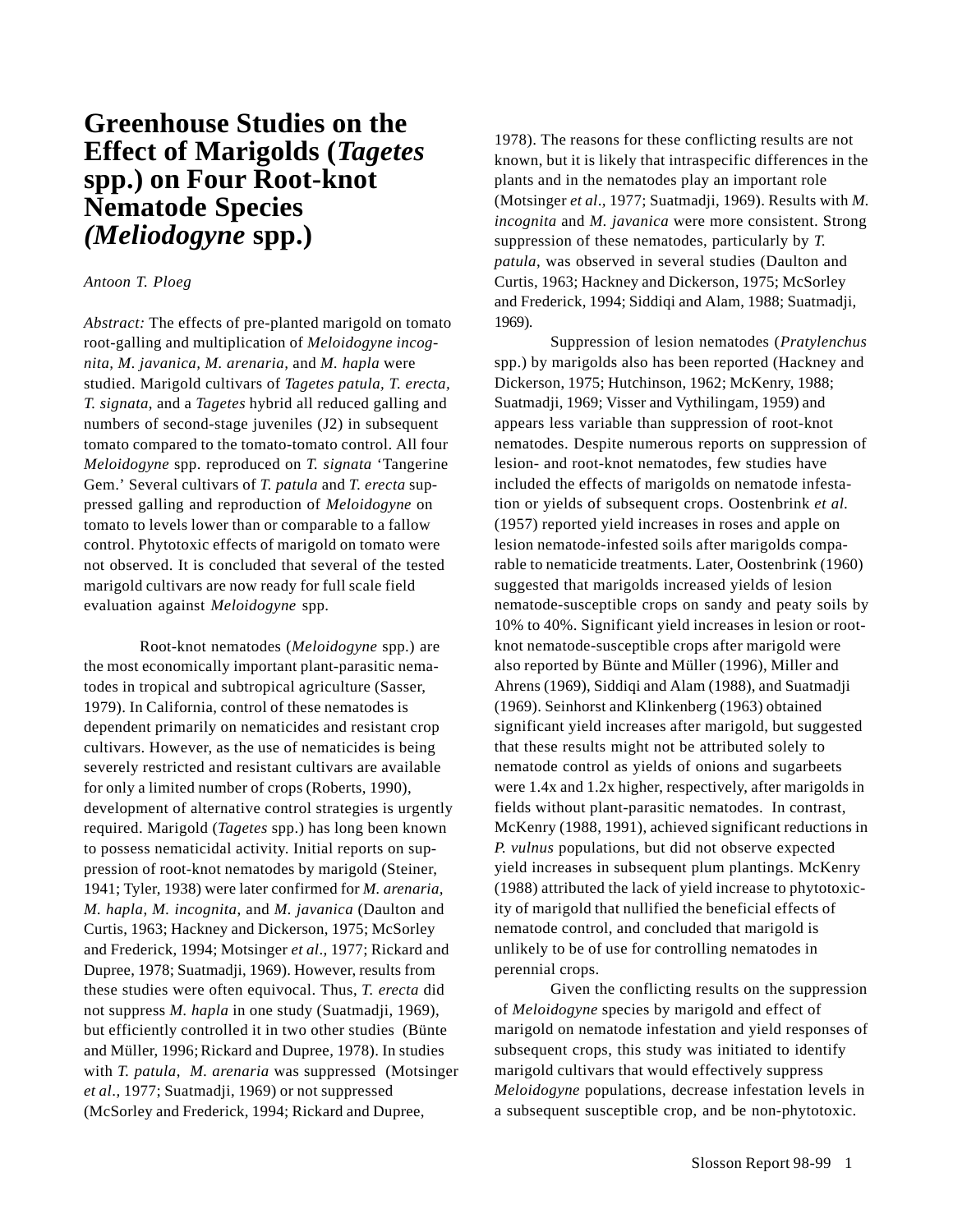

## **Material and Methods**

*Nematode inocula.* Populations of four *Meloidogyne* spp. were used in the experiments: *M. incognita* race 3 from cotton in the San Joaquin Valley, California; *M. javanica* from cowpea, Chino, California; *M. arenaria* race 1, unknown origin; and *M. hapla* from alfalfa in San Bernardino, California. Species and race identifications were done with isoenzyme electrophoresis and on differential host tests (Eisenback and Triantaphyllou, 1991). Populations were increased and maintained on tomato cv. Pixie grown in coarse sand in a greenhouse. Inoculum was prepared by collecting sand and roots from the tomato nematode cultures, cutting the tomato roots into 1-cm-long pieces, and thoroughly mixing infested sand and roots with sterilized sand (ratio infested: sterilized  $= 1:10$ ).

*Suppression of Meloidogyne by marigolds.* Three-week-old seedlings of *T. patula* cultivars Single Gold, Scarlet Sophie, Tangerine, and Bonita Mixed, *T. signata* (*T. tenuifolia*) cv. Tangerine Gem, *T. erecta* cultivars CrackerJack and Flor de Muerto, and the *Tagetes* hybrid Polynema were transferred to 200-ml plastic cones (Stuewe and Sons, Corvallis, OR) filled with 250 g of the inoculum sand. Cones planted with

tomato cv. Pixie and cones without plants served as controls. Fifteen cones were prepared for each treatment and randomized in plastic holding trays on a greenhouse bench. Plants were fertilized with 3 g of N-P-K (17-6-10) and grown for 60 days. An additional 10 cones were prepared at the start of each experiment for each *Meloidogyne* sp. to determine initial inoculum density. Nematodes from soil in these cones were extracted with sieving and decanting and the resulting suspensions together with root pieces were left for five days on a filter paper supported by a coarse plastic sieve in a petri dish with water at room temperature. Second-stage *Meloidogyne* juveniles (J2) were then counted following extraction at 50x magnification. Sixty days after start of the experiments, five cones from each treatment were randomly collected. The tops and roots of the plants were weighed, the roots were indexed for galling on a scale from 0 (no galls) to 10 (100% of roots galled) (Bridge and Page, 1980), cut into 1-cm-long pieces, and placed in a misting chamber (Seinhorst, 1950) for five days for nematode extraction. Numbers of J2 in the soil from each cone were determined by sieving and decanting as described above.

*Infestation of tomato after marigold.* The tops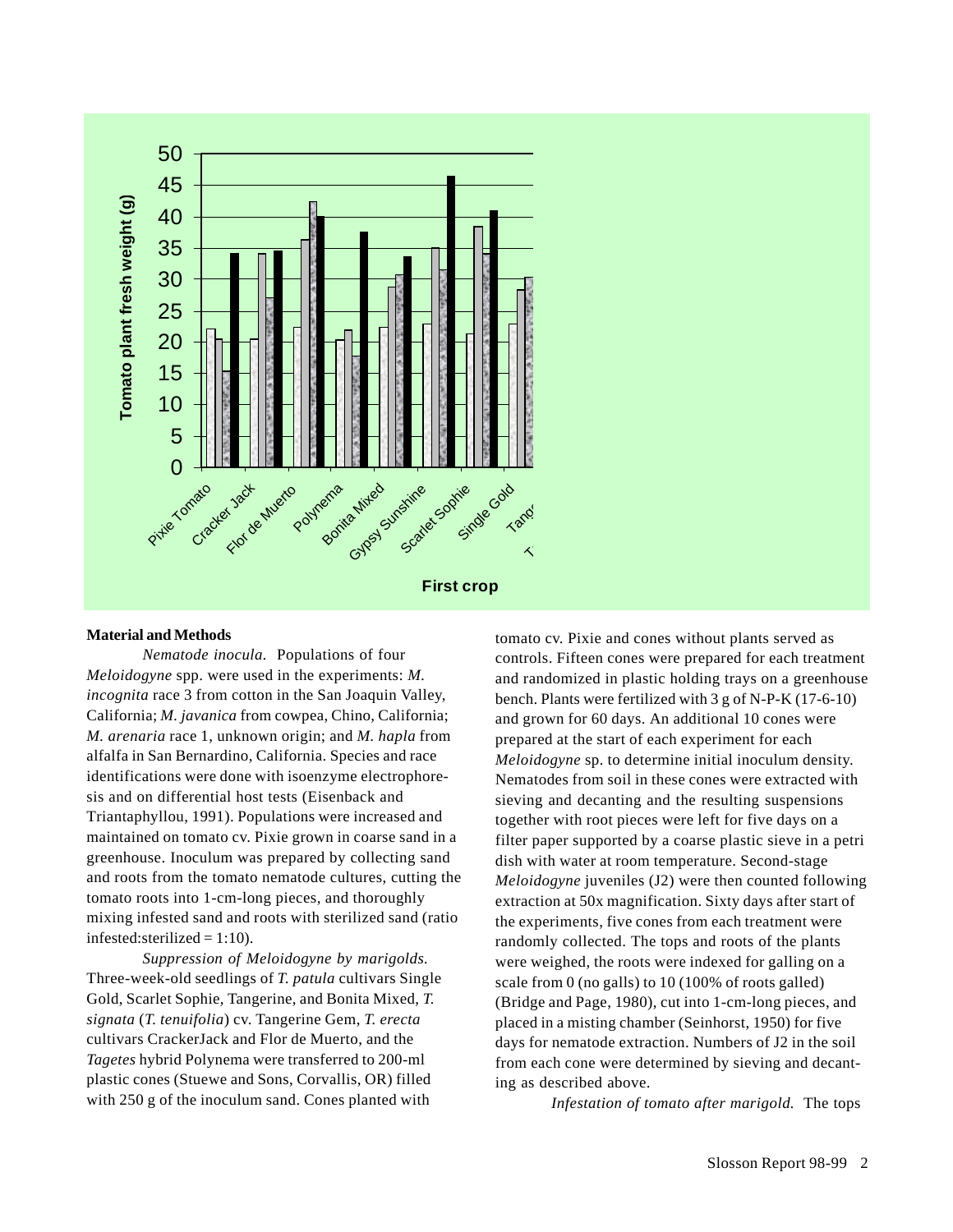of the remaining plants (10 per treatment) were cut and a three-week-old tomato Pixie seedling was planted into each cone. An additional 10 cones were filled with sterilized sand and remained un-infested ("fallow control" treatment). Six weeks later the tomatoes were washed from the cones, tops and roots were weighed, roots were indexed for galling, and nematodes were extracted from the roots as described above.

*Statistical analysis.* Analysis of variance with SAS software (SAS Institute, Cary, NC) was carried out on plant weight and gall index data and on  $\log_{10}(x + 1)$ transformed nematode count data. Treatment means were compared with Duncan's multiple range test at the 5% level of probability.

#### **Results**

*Meloidogyne hapla*: The inoculum density averaged 2,516 J2/cone. Sixty days after starting the experiment the highest numbers of J2 were extracted from tomato, and the fewest from Flor de Muerto. Galls were seen only on roots of tomato and Scarlet Sophie, with average gall indices of 3.0 and 2.6, respectively (Table 1). Effects of marigold cultivars on subsequently grown tomato were minor with regard to plant weight (Figure 1). Tomato after Tangerine Gem had the smallest tops and roots. Tops of tomato after fallow (infested or uninfested) were not significantly different from any of the other treatments.

Tomato after tomato had the highest gall index and number of J2 in the roots. Numbers of J2 in tomato roots following marigold cultivars Tangerine, Cracker Jack, Flor de Muerto, Polynema, and Tangerine Gem were lower than numbers in the fallow treatment (Table 1).

*Meloidogyne incognita:* The average inoculum density per cone was 2,719 J2. Sixty days after transplanting, roots of tomato were heavily galled, those of Tangerine Gem had intermediate galling, and only very light galling was observed on Flor de Muerto roots, which corresponded with the number of J2 extracted from the roots. In all but the tomato and Tangerine Gem treatments the numbers of J2 were significantly lower than after fallow (Table 1). Correspondingly, galling and numbers of J2 in subsequently grown tomato were highest after Tangerine Gem and tomato. Three of 10 tomato plants after tomato died during the experiment. Roots of these plants were small and severely galled (gall index 10). These plants were not included in the calculation of mean top and root weight or number of J2 in the roots. Top weights of tomato after tomato were lower than after the uninfested control (Figure 1).

*Meloidogyne javanica:* High numbers of J2 were collected from tomato. Fewer developed on roots of Tangerine Gem and Polynema, whereas no nematodes were recovered from any of the other marigold cultivars (Table 1). These results were reflected in the infestation of subsequent tomato: gall indices and J2 numbers were highest and top weights were lowest after tomato, Tangerine Gem, and Polynema (Figure 1). No J2 were obtained from tomato following any of the other marigold cultivars (Table 1).

*Meloidogyne arenaria:* Galling and nematode multiplication were highest on tomato, followed by Tangerine Gem and Polynema. The total number of J2 from tomato after the other marigold treatments was significantly lower than after fallow (Table 1). Correspondingly, galling on tomato after tomato, Tangerine Gem, and Polynema was greater than after the other marigolds. The number of J2 extracted from tomato roots six weeks after transplanting was lower than or similar to the number at planting, with the highest numbers on tomato following tomato, Tangerine Gem, Polynema, and fallow (Table 1).

#### **Discussion**

Tomato was a better host for all four *Meloidogyne* species than any of the marigolds tested. Correspondingly, gall indices and J2 numbers on tomato after tomato were higher than on tomato after marigold. Each of several marigold cultivars (e.g. Tangerine, Flor de Muerto, CrackerJack) had a consistent effect on all four *Meloidogyne* spp. on subsequent tomato compared to the fallow treatment. However, other marigold cultivars had nematode-specific effects. For example, Tangerine Gem suppressed galling and reproduction of *M. hapla* but not of *M. javanica, M. arenaria*, or *M. incognita* in subsequent tomato. In contrast, planting of Single Gold resulted in a total absence of galls or J2 on subsequent tomato with *M. incognita, M. javanica* or *M. arenaria*, but increased galling and J2 numbers of *M. hapla* on tomato compared to fallow.

All four *Meloidogyne* species were able to reproduce on *T. signata* Tangerine Gem. Similar results were obtained by Rickard and Dupree (1978) for reproduction of four *Meloidogyne* spp. on *T. signata*. In contrast, Siddiqi and Alam (1988) reported control of *M. incognita* by *T. signata*. Efficient suppression of *M. incognita* and *M. javanica* by *T. patula* and *T. erecta* varieties corresponds with results obtained by others (Daulton and Curtis, 1963; Hackney and Dickerson, 1975; McSorley and Frederick, 1994; Rickard and Dupree, 1978;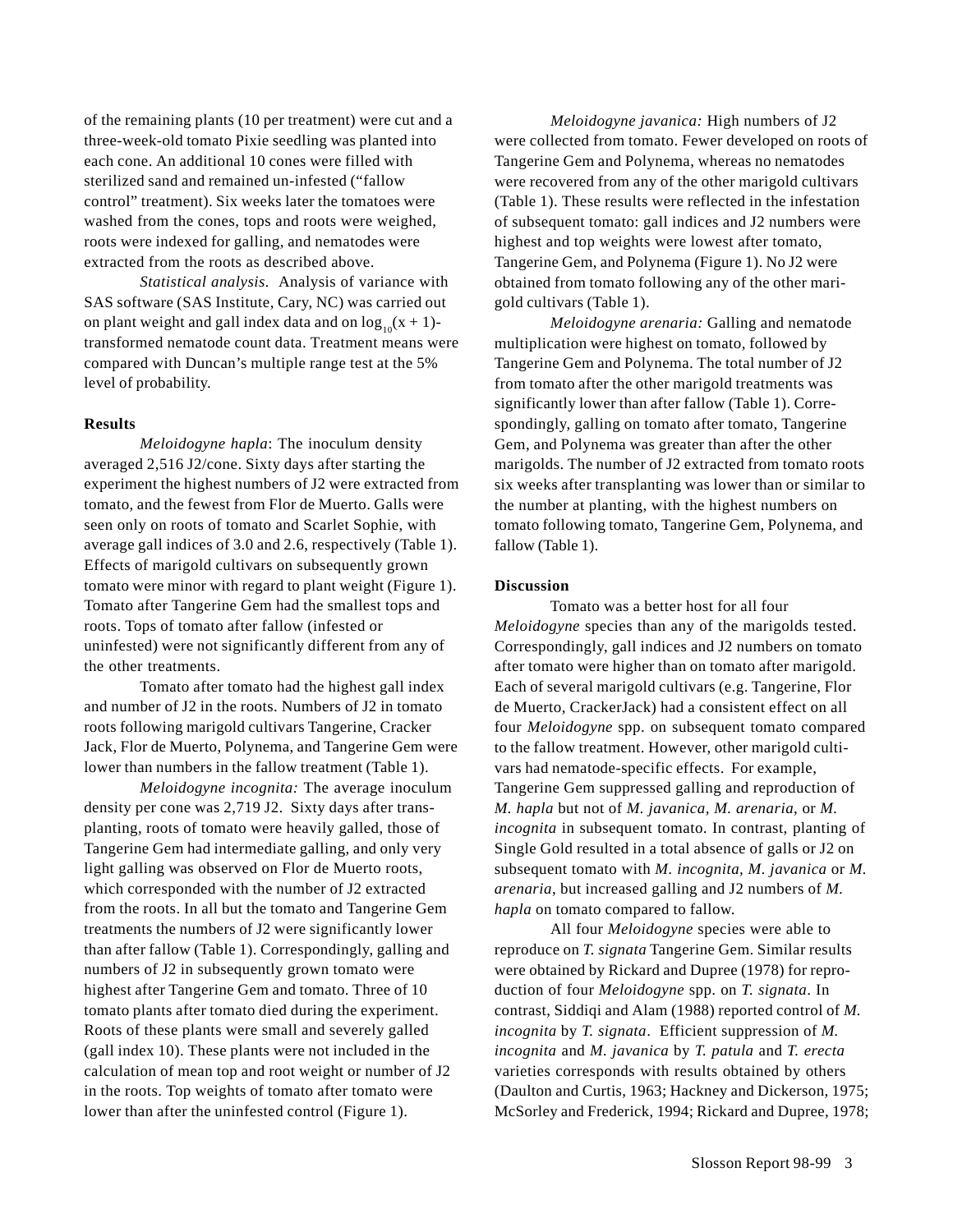|                       |                       | First crop inoculated with nematodes |                  | Tomatoes after first crop |                   |                         |  |  |  |  |
|-----------------------|-----------------------|--------------------------------------|------------------|---------------------------|-------------------|-------------------------|--|--|--|--|
| <b>Species</b>        | Cultivar              | <b>Gall Index</b>                    | J2 in roots      | J2 in soil                | <b>Gall Index</b> | J <sub>2</sub> in roots |  |  |  |  |
| Meloidogyne hapla     |                       |                                      |                  |                           |                   |                         |  |  |  |  |
| Tomato                | Pixie                 | 3.0                                  | 25,550           | 5703                      | 5.8               | 45,025                  |  |  |  |  |
| Tagetes erecta        | CrackerJack           | 0.0                                  | 3                | 76                        | 0.8               | 796                     |  |  |  |  |
| T. erecta             | Flor de Muerto        | 0.0                                  | 5                | 85                        | 0.8               | 812                     |  |  |  |  |
| Tagetes hybrid        | Polynema              | 0.0                                  | $\overline{2}$   | 105                       | 1.0               | 1091                    |  |  |  |  |
| Tagetes patula        | <b>Bonita Mixed</b>   | 0.0                                  | 33               | 96                        | 0.9               | 2724                    |  |  |  |  |
| T. patula             | <b>Gypsy Sunshine</b> | 0.0                                  | 1011             | 136                       | 2.2               | 18,300                  |  |  |  |  |
| T. patula             | <b>Scarlet Sophie</b> | 2.6                                  | 1150             | 552                       | 2.6               | 16,920                  |  |  |  |  |
| T. patula             | Single Gold           | 0.0                                  | 576              | 240                       | 2.7               | 6858                    |  |  |  |  |
| T. patula             | Tangerine             | 0.0                                  | $\overline{2}$   | 155                       | 0.6               | 843                     |  |  |  |  |
| Tagetes signata       | <b>Tangerine Gem</b>  | 0.0                                  | 868              | 293                       | 0.7               | 1029                    |  |  |  |  |
| Fallow inoc.          |                       |                                      |                  |                           | 1.2               | 3610                    |  |  |  |  |
| <b>Fallow control</b> |                       |                                      |                  | 474                       |                   |                         |  |  |  |  |
| Meloidogyne incognita |                       |                                      |                  |                           |                   |                         |  |  |  |  |
| Tomato                | Pixie                 | 7.5                                  | 31,400           | 2124                      | 7.9               | 2003                    |  |  |  |  |
| Tagetes erecta        | <b>CrackerJack</b>    | 0.0                                  | $\mathbf{0}$     | 1                         | 0.5               | 11                      |  |  |  |  |
| T. erecta             | Flor de Muerto        | 0.2                                  | 11               | $\boldsymbol{0}$          | 0.7               | 10 <sup>10</sup>        |  |  |  |  |
| Tagetes hybrid        | Polynema              | 0.0                                  | $\boldsymbol{0}$ | 3                         | 0.7               | 3                       |  |  |  |  |
| Tagetes patula        | <b>Bonita Mixed</b>   | 0.0                                  | $\boldsymbol{0}$ | $\overline{7}$            | 0.6               | 8                       |  |  |  |  |
| T. patula             | <b>Gypsy Sunshine</b> | 0.0                                  | 1                | $\overline{7}$            | 0.3               | 12                      |  |  |  |  |
| T. patula             | <b>Scarlet Sophie</b> | 0.0                                  | $\boldsymbol{0}$ | $\mathbf{1}$              | 0.1               | $\overline{7}$          |  |  |  |  |
| T. patula             | Single Gold           | 0.0                                  | $\boldsymbol{0}$ | $\overline{4}$            | 0.0               | $\boldsymbol{0}$        |  |  |  |  |
| T. patula             | Tangerine             | 0.0                                  | $\mathbf{1}$     | $\boldsymbol{0}$          | 0.3               | 3                       |  |  |  |  |
| Tagetes signata       | <b>Tangerine Gem</b>  | 2.8                                  | 2209             | 253                       | 3.0               | 283                     |  |  |  |  |
| Fallow inoc.          |                       |                                      |                  |                           | 0.1               | $\overline{4}$          |  |  |  |  |
| <b>Fallow control</b> |                       |                                      |                  | 132                       |                   |                         |  |  |  |  |

### **Table 1. The effect of marigold cultivars on populations of root-knot nematodes**

Suatmadji, 1969). None of the four *Meloidogyne* spp. caused galls or reproduced on *T. patula* cv. Tangerine. This cultivar also was reported to be free of galls and J2 in a previous study with *M. incognita, M. arenaria,* and *M. hapla* as inocula (Motsinger *et al*., 1977). As in the present study, a rapid decline of *Meloidogyne* inoculum to near zero levels under fallow in greenhouse experiments has been observed by others (Hackney and Dickerson, 1975; Rickard and Dupree, 1978; Suatmadji, 1969), resulting in nonsignificant differences between the most suppressive marigold cultivars and fallow. Little is known of the effects of marigold compared to fallow in field experiments with *Meloidogyne* spp. However, Oduor-Owino and Waudo (1994) found significant increases in tomato growth and fruit yield and decreased root galling after *T. minuta* compared to

fallow in a field infested with *M. javanica.*

Phytotoxic effects of marigold as reported by McKenry (1988, 1991) were not observed in this study on tomato. Top weights of tomato after six weeks in uninfested soil generally were not different from those after marigold. Whether the results obtained from these greenhouse experiments can be directly translated to field situations remains to be studied. It is possible that differences among marigold cultivars that are not relevant in a greenhouse study, (e.g. in depth of rooting and in growth rate), become important under field conditions. This study provides an initial characterization of the differences among marigold cultivars with regard to the suppression of *Meloidogyne* species. In order to further evaluate the usefulness of marigolds in an integrated pest management system, field studies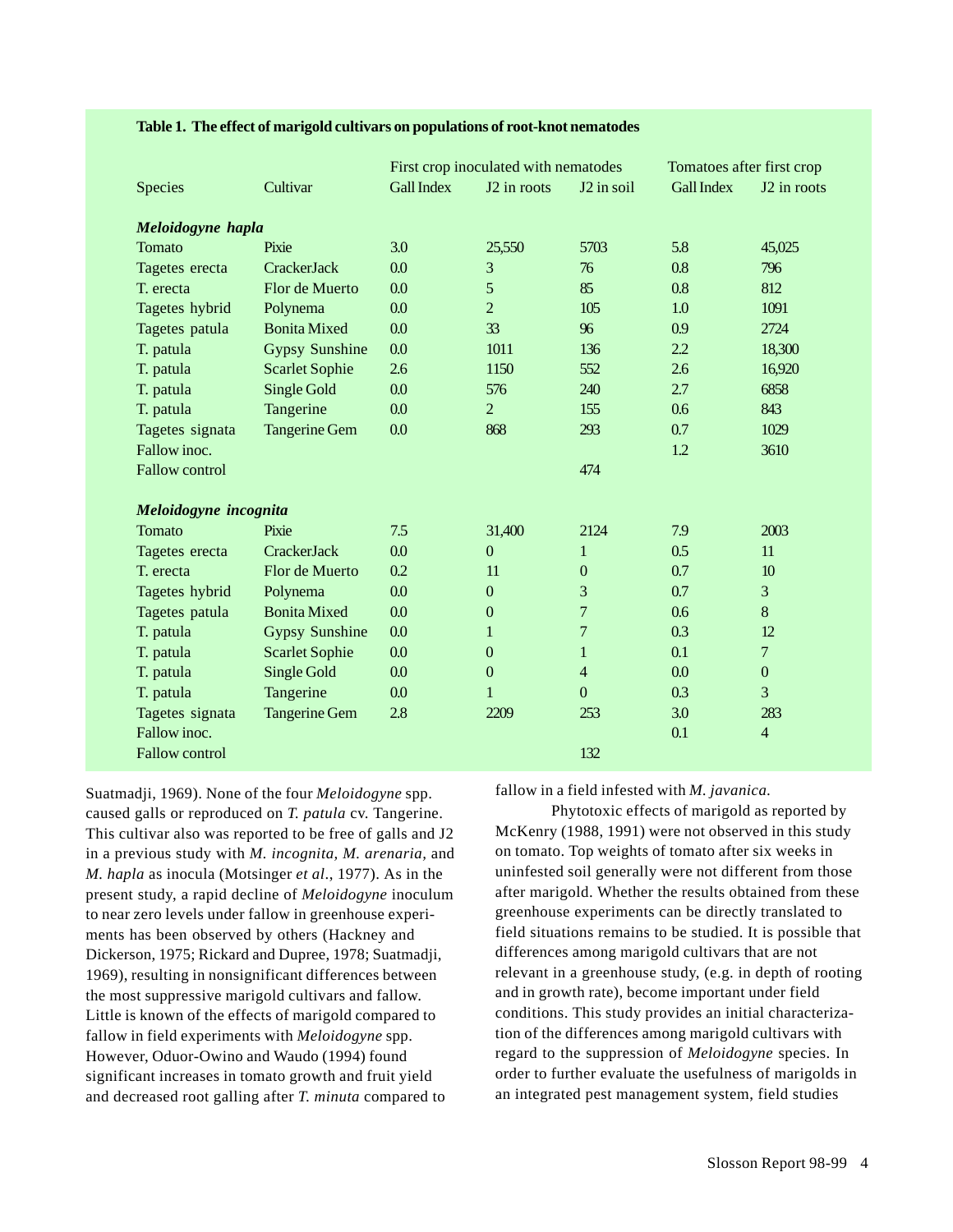#### **Table 1. continued**

|                       |                       | First crop inoculated with nematodes |                         | Tomatoes after first crop |                   |                         |  |  |  |  |
|-----------------------|-----------------------|--------------------------------------|-------------------------|---------------------------|-------------------|-------------------------|--|--|--|--|
| <b>Species</b>        | Cultivar              | <b>Gall Index</b>                    | J <sub>2</sub> in roots | J2 in soil                | <b>Gall Index</b> | J <sub>2</sub> in roots |  |  |  |  |
|                       |                       |                                      |                         |                           |                   |                         |  |  |  |  |
| Meloidogyne javanica  |                       |                                      |                         |                           |                   |                         |  |  |  |  |
| Tomato                | Pixie                 | 5.2                                  | 49,600                  | 11,400                    | 9.7               | 2506                    |  |  |  |  |
| Tagetes erecta        | CrackerJack           | 0.0                                  | $\Omega$                | $\mathbf{1}$              | 0.0               | $\overline{0}$          |  |  |  |  |
| T. erecta             | Flor de Muerto        | 0.0                                  | $\Omega$                | 1                         | 0.0               | $\Omega$                |  |  |  |  |
| Tagetes hybrid        | Polynema              | 0.0                                  | 79                      | 1                         | 3.4               | 63.3                    |  |  |  |  |
| Tagetes patula        | <b>Bonita Mixed</b>   | 0.0                                  | $\overline{0}$          | $\overline{0}$            | 0.0               | $\boldsymbol{0}$        |  |  |  |  |
| T. patula             | <b>Gypsy Sunshine</b> | 0.0                                  | $\boldsymbol{0}$        | 1                         | 0.0               | $\boldsymbol{0}$        |  |  |  |  |
| T. patula             | <b>Scarlet Sophie</b> | 0.0                                  | $\overline{0}$          | $\mathbf{1}$              | 0.0               | $\overline{0}$          |  |  |  |  |
| T. patula             | Single Gold           | 0.0                                  | $\overline{0}$          | $\overline{0}$            | 0.0               | $\overline{0}$          |  |  |  |  |
| T. patula             | Tangerine             | 0.0                                  | $\Omega$                | $\overline{0}$            | 0.0               | $\Omega$                |  |  |  |  |
| Tagetes signata       | <b>Tangerine Gem</b>  | 0.5                                  | 278                     | $\overline{4}$            | 7.0               | 528                     |  |  |  |  |
| Fallow inoc.          |                       |                                      |                         |                           | 0.2               | 5                       |  |  |  |  |
| <b>Fallow control</b> |                       |                                      |                         | $\mathbf{0}$              |                   |                         |  |  |  |  |
| Meloidogyne arenaria  |                       |                                      |                         |                           |                   |                         |  |  |  |  |
| Tomato                | Pixie                 | 7.5                                  | 50,563                  | 4575                      | 6.8               | 2451                    |  |  |  |  |
|                       | CrackerJack           | 0.0                                  | $\boldsymbol{0}$        | $\mathbf{0}$              | 0.0               | $\boldsymbol{0}$        |  |  |  |  |
| Tagetes erecta        |                       |                                      | $\mathbf{1}$            |                           |                   |                         |  |  |  |  |
| T. erecta             | Flor de Muerto        | 0.0                                  |                         | $\mathbf{1}$              | 0.0               | $\mathbf{0}$            |  |  |  |  |
| Tagetes hybrid        | Polynema              | 0.6                                  | 482                     | 36                        | 4.4               | 535                     |  |  |  |  |
| Tagetes patula        | <b>Bonita Mixed</b>   | 0.0                                  | $\overline{0}$          | $\mathbf{1}$              | 0.5               | $\boldsymbol{0}$        |  |  |  |  |
| T. patula             | <b>Gypsy Sunshine</b> | 0.0                                  | $\overline{0}$          | $\overline{4}$            | 0.5               | 6                       |  |  |  |  |
| T. patula             | <b>Scarlet Sophie</b> | 0.0                                  | 17                      | 27                        | 0.5               | $\mathbf{0}$            |  |  |  |  |
| T. patula             | Single Gold           | 0.0                                  | $\overline{0}$          | $\overline{0}$            | 0.0               | $\overline{0}$          |  |  |  |  |
| T. patula             | Tangerine             | 0.0                                  | $\mathbf{0}$            | 8                         | 0.3               | $\overline{0}$          |  |  |  |  |
| Tagetes signata       | <b>Tangerine Gem</b>  | 1.8                                  | 3274                    | 41                        | 4.7               | 1529                    |  |  |  |  |
| Fallow inoc.          |                       |                                      |                         |                           | 3.5               | 65                      |  |  |  |  |
| <b>Fallow control</b> |                       |                                      |                         | 194                       |                   |                         |  |  |  |  |

incorporating the effects of marigolds on *Meloidogyne* population development, yield responses, and economic outcome are required.

## **Literature Cited**

- Bridge, J., and S. L. J. Page. 1980. Estimation of root-knot nematode infestation levels on roots using a rating chart. Tropical Pest Management 26:296-298.
- Bünte, R., and J. Müller. 1996. Einfluß resistenter Ölrettich-Genotypen auf die Abundanzdynamik von *Meloidogyne hapla* and *M. incognita*.. Zeitschrift für Pflanzenkrankheiten und Pflanzenschutz 103:527-534.
- Daulton, R. A. C., and R. F. Curtis. 1963. The effects of *Tagetes* spp. on *Meloidogyne javanica* in Southern Rhodesia. Nematologica 9:357-362.
- Eisenback, J. D., and H. H. Triantaphyllou. 1991. Root-knot

nematodes: *Meloidogyne* species and races. pp. 191-274. In W. R. Nickle (ed.) Manual of agricultural nematology. New York: Marcel Decker.

- Hackney, R. W., and O. J. Dickerson. 1975. Marigold, castor bean and chrysanthemum as controls of *Meloidogyne incognita* and *Pratylenchus alleni*. Journal of Nematology 7:84-90.
- Hutchinson, M. T. 1962. Rehabilitating tea soils: 1. Susceptibility of plants now in use to the root-lesion nematode, *Pratylenchus loosi*. Tea Quarterly 33:138-140.
- McKenry, M. V. 1988. Green manuring with marigold to control root lesion nematode in an orchard. Stone Fruit Tree Decline, 4th Workshop Proceedings, USDA-ARS.
- McKenry, M. V. 1991. Marigolds and nematode management. Plant Protection Quarterly, University of California Kearney Plant Protection Group 1, (2):1-4.
- McSorley, R., and J. J. Frederick. 1994. Response of some common annual bedding plants to three species of